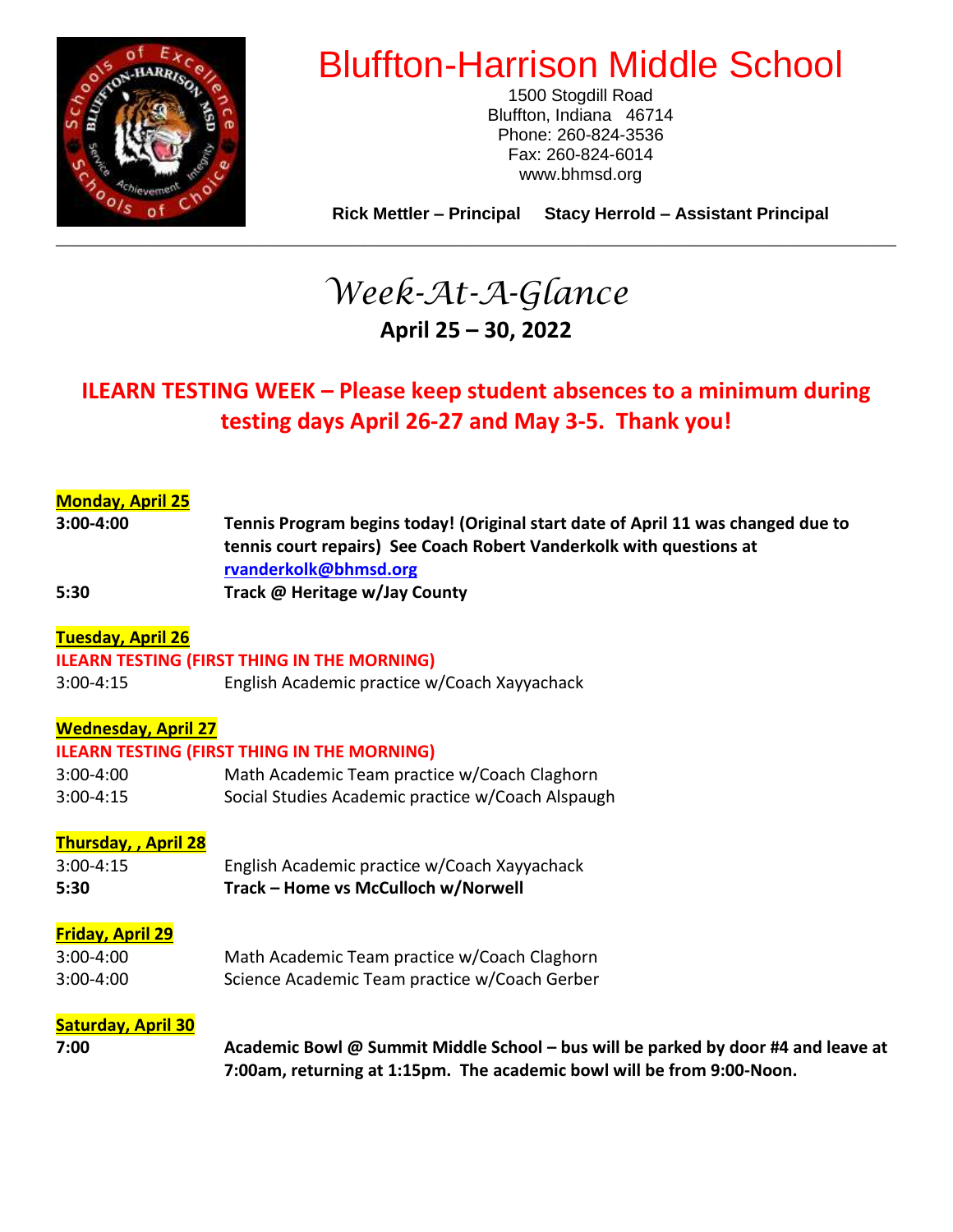#### *ATHLETICS – SPRING SCHEDULE:* (**updated 4/22/22 – any changes from last week will be in bold**)

*\*Dates and times are subject to change. The Athletic Department is located at the high school. For complete information and maps, go to blufftonathletics.com.*

#### **TRACK\***

April 7, 5:30pm – Home vs Adams Central **CANCELLED** April 11, 5:30pm – Home vs South Adams April 13, 4:30pm @ Norwell w/Bellmont **CANCELLED** April 19, 5:30pm – Home vs McCulloch **CANCELLED** April 21, 5:30pm @ Southern Wells w/Woodlan April 25, 5:30pm @ Heritage w/Jay County **April 28, 5:30pm – Home vs McCulloch w/Norwell** May 2, 5:30pm – Boys Relays @ Southern Wells May 5, 5:30pm – Girls Relays @ Adams Central May 13, 5:30pm – ACAC @ Home

#### *KEEP IN MIND:*

**SCHOOL REACH CALLS:** Our School Reach notification calls regarding school delays, cancellations, parent/teacher conferences, etc. are sent out in a mass format. Because of so many calls going out at once there can be glitches in the system causing calls to cut off before the message is finished. If you receive a School Reach call that drops/cuts out before you hear the message, there is a way to call back to hear it. The school messenger calls should "come from" **260-824-6004**. If you call that number, it will go into an automated system that says "Welcome to the School Messenger Notification System for Bluffton-Harrison Metro School District. If you have recently received a phone call and would like to listen to the message, press 1". From there, it will auto-detect your number and say it back to you, giving you the chance to accept it or change it. After that, if there are messages to listen to, you will have the opportunity to listen to them. At any time, you can call the number to see how the system works. There will not be any recent messages to listen to, but you can call the system to see how it works. **Please add this number to your phone contacts in the event you ever need to call. Thank you!**

**ALL STUDENTS MUST REGISTER ONLINE EVERY YEAR:** If you have any questions regarding this process, please call or come in. We have a computer set up in the office, and are happy to help you complete your annual registration. Online registration is the only time of year a credit card is an option for paying annual technology rental fees. However, the online payment option ends after the  $1<sup>st</sup>$  quarter.

**LOST & FOUND - Located by the office**: Feel free to stop in anytime and look through the items. Every quarter, items not claimed are donated to the Bargain Hut. Please label tags with your student name to cut down on unclaimed items donated.

**LUNCHES** cost \$2.75/day, \$13.75/5 days, \$55.00/20 days. If you qualify for reduced lunches, they are 40¢/day. These prices do NOT include extra items for purchase, such as chips, cookies, and water/juice (checks payable to BHMSD Lunch Fund). Please call our head cook, April Engle, with any questions about your student's lunch account.

**PAPER GATOR - Located behind the school by Door #4**: All paper, newspaper, hardcover & paperback books, phone books, catalogs, magazines, and junk mail can all be collected in the Paper Gator. BHMS receives a commission every time we fill the Gator. Please consider dropping off your paper items here. Thank you for your support of this program! *NO CARDBOARD ACCEPTED!*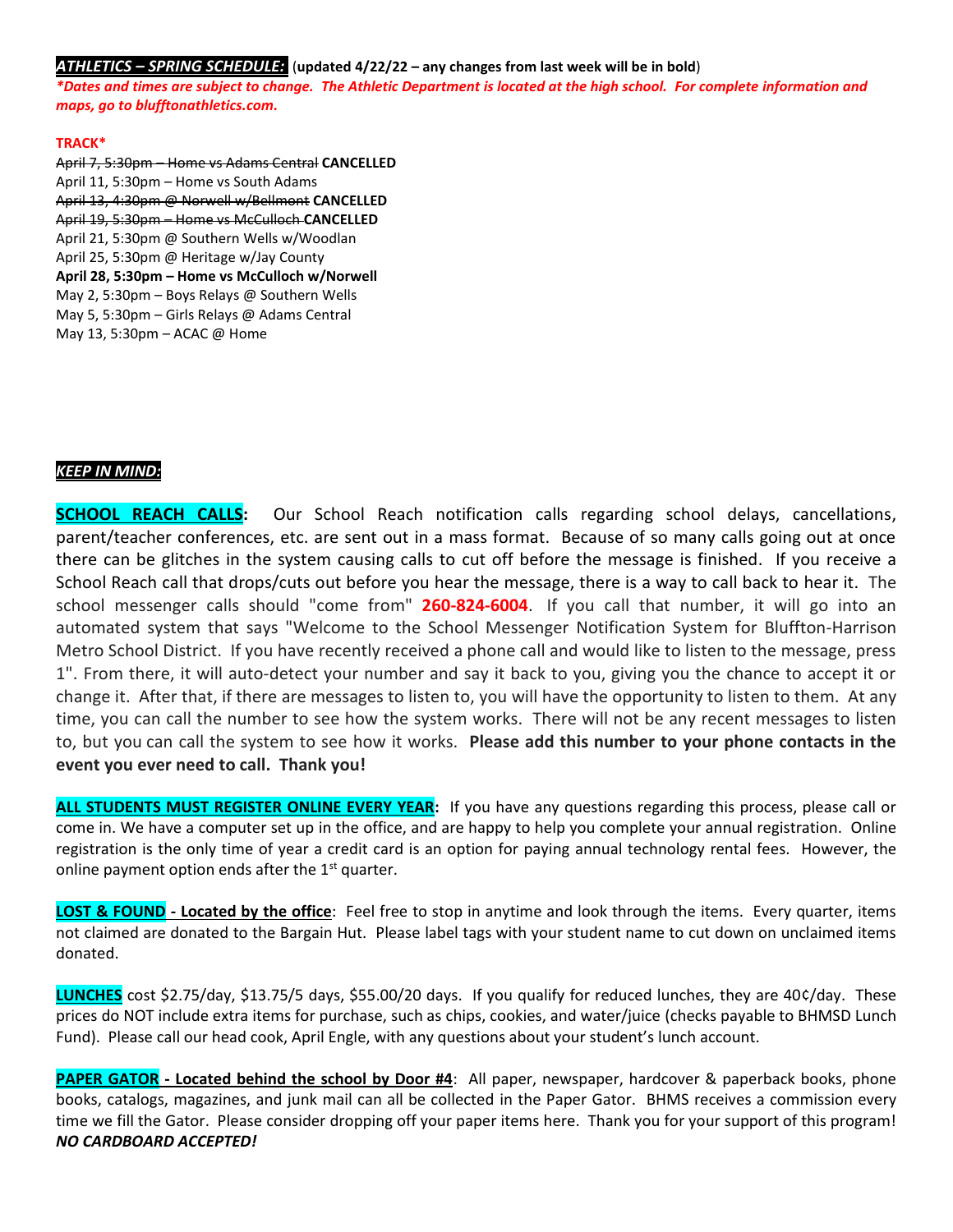#### **RELATED ARTS CLASSES**

The following related arts classes are on a 6-week rotation: Exploring World Languages 8, Art, Basic Skills-Digital Citizenship, and Health. If your student has these classes, teachers will be sending progress reports on the following dates. If you have any questions, you may contact Mr. Stacy Herrold, Assistant Principal.

| Course     | <b>Start Date</b> | <b>Midterm Date</b> | <b>End Date</b> |
|------------|-------------------|---------------------|-----------------|
| Rotation 1 | August 9          | August 27           | September 17    |
| Rotation 2 | September 20      | October 8           | November 5      |
| Rotation 3 | November 8        | December 1          | December 22     |
| Rotation 4 | January 6         | January 28          | February 18     |
| Rotation 5 | February 22       | March 11            | April 8         |
| Rotation 6 | April 11          | May 3               | <b>May 25</b>   |

Swimming and Physical Education are the same as last year in terms of grade reporting.

**SCHOOL POLICIES & STUDENT HANDBOOK -** If you have any questions regarding our policies at BHMS, you can locate our student handbook on our website at [www.bhmsd.org](http://www.bhmsd.org/)

- Go clear to the top of the page where (on the left side in small print) it states "Select a School" and choose the middle school.
- Scroll down until you see the options listed in a line of black circles.
- Choose "Student Handbook"
- If you have any questions or concerns regarding our school policies, please contact Mr. Stacy Herrold, our assistant principal. He can be reached at 824-3536 ext. 6001 or [sherrold@bhmsd.org](mailto:sherrold@bhmsd.org)

**SPORTS PHYSICALS: If your child plans to participate in a sport this year, a physical must be on file before they can participate in practice**. *Yearly physicals must be done April 1 or after to qualify for the current school year.* In addition to the doctor form, there are online parent & student permission forms that need completed as well through Final Forms. Instructions on how to complete the online forms can be picked up at the middle or high school offices. Any questions, please contact Melanie Davis at our athletic department located at the high school. She can be reached at 824-3724 or [mdavis@bhmsd.org.](mailto:mdavis@bhmsd.org)

**STUDENT ACCIDENT INSURANCE:** If you wish to purchase student accident insurance, use this link: [www.studentinsurance-kk.com](http://www.studentinsurance-kk.com/)

**STUDENT INFO:** It is important that we have the most up-to-date contact information for you and your student(s) in case of an emergency. **Please call the office throughout the year with any changes** in address, phone numbers, email addresses, medical info, bus changes, etc. This goes for you, your student, and their emergency contacts' information.

**TECHNOLOGY/TEXTBOOK RENTAL FEES** are \$165.00 each school year (checks payable to BHMSD). Our Fee Payment Schedule is as follows:

| <b>Payment Due Date</b> | <b>Amount Due</b> |
|-------------------------|-------------------|
| September 1             | \$55.00           |
| October 1               | \$55.00           |
| November 1              | \$55.00           |
| <b>TOTAL PAID</b>       | \$165.00          |

*NOTE: TRCF (Textbook and Lunch Assistance) expires each year on October 1. If you qualify for Free or Reduced lunches, your student's tech fees are also covered. If you have not submitted an application before October 1, you will be billed for the full amount of textbook/technology rental fees. Please call Jamie Vitz, Treasurer, with any questions regarding your student's account.*